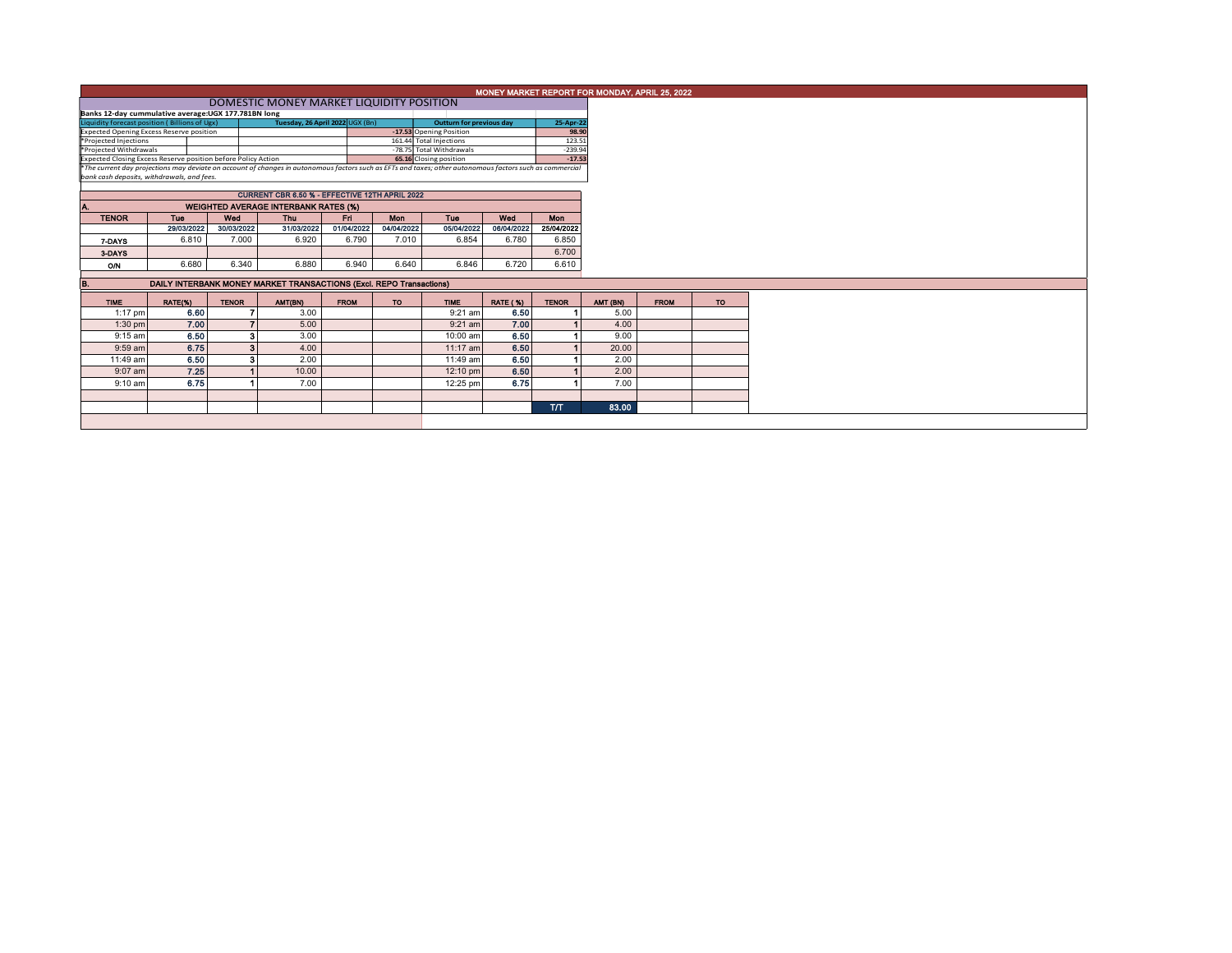| IC.                                                                                            |                                                                                       |                          |                                                                           | <b>CBR AND THE 7- DAY WAR INTERBANK RATES</b>                                        |                          |                          |                                        |                                                                  |                          |                          |              |                                              |            |            |
|------------------------------------------------------------------------------------------------|---------------------------------------------------------------------------------------|--------------------------|---------------------------------------------------------------------------|--------------------------------------------------------------------------------------|--------------------------|--------------------------|----------------------------------------|------------------------------------------------------------------|--------------------------|--------------------------|--------------|----------------------------------------------|------------|------------|
| 9.500<br>9.000                                                                                 |                                                                                       |                          |                                                                           |                                                                                      |                          |                          |                                        |                                                                  |                          |                          |              |                                              |            |            |
| 8.500                                                                                          |                                                                                       |                          |                                                                           |                                                                                      |                          |                          |                                        |                                                                  |                          |                          |              |                                              |            |            |
| 8.000                                                                                          |                                                                                       |                          |                                                                           |                                                                                      |                          |                          |                                        |                                                                  |                          |                          |              |                                              |            |            |
| 7.500                                                                                          |                                                                                       |                          |                                                                           |                                                                                      |                          |                          |                                        |                                                                  |                          |                          |              |                                              |            |            |
| 7.000                                                                                          |                                                                                       |                          |                                                                           |                                                                                      |                          |                          |                                        |                                                                  |                          |                          |              | ŢŢŢŖŦĦĦĠĠĠĠĠĠĿĸĸſŢŢŢŢŢŢŢŢŖŦĦĦĦĦĦĦĸĸĸĸŔŢŢŢŢŢŢ |            |            |
| 6.500                                                                                          |                                                                                       |                          |                                                                           |                                                                                      |                          |                          |                                        | <b>TODARDOOT</b>                                                 |                          |                          |              |                                              |            |            |
| 6.000                                                                                          |                                                                                       |                          |                                                                           |                                                                                      |                          |                          |                                        |                                                                  |                          |                          |              |                                              |            |            |
| 5.500                                                                                          |                                                                                       |                          |                                                                           |                                                                                      |                          |                          |                                        |                                                                  |                          |                          |              |                                              |            |            |
| 5.000                                                                                          |                                                                                       |                          |                                                                           |                                                                                      |                          |                          |                                        |                                                                  |                          |                          |              |                                              |            |            |
| 4.500<br>4.000                                                                                 |                                                                                       |                          |                                                                           |                                                                                      |                          |                          |                                        |                                                                  |                          |                          |              |                                              |            |            |
| 31/03/2022                                                                                     | 01/04/2022                                                                            |                          | 04/04/2022<br>05/04/2022                                                  | 06/04/2022                                                                           | 07/04/2022               | 11/04/2022               | 12/04/2022                             | 13/04/2022                                                       | 14/04/2022               | 19/04/2022               | 20/04/2022   | 21/04/2022                                   | 22/04/2022 | 25/04/2022 |
|                                                                                                |                                                                                       |                          |                                                                           |                                                                                      |                          |                          |                                        |                                                                  |                          |                          |              |                                              |            |            |
|                                                                                                |                                                                                       |                          |                                                                           |                                                                                      |                          |                          |                                        |                                                                  |                          |                          |              |                                              |            |            |
|                                                                                                |                                                                                       |                          |                                                                           |                                                                                      |                          |                          |                                        | . Overnight WAR = 7-day WAR CBR rate - Upper bound - Lower bound |                          |                          |              |                                              |            |            |
|                                                                                                |                                                                                       |                          |                                                                           |                                                                                      |                          |                          |                                        |                                                                  |                          |                          |              |                                              |            |            |
| D.<br><b>DATE</b>                                                                              |                                                                                       |                          |                                                                           | MONETARY POLICY OPERATIONS MATURITIES PROFILE: (28-APRIL- 2022 TO 08-DECEMBER- 2022) |                          |                          |                                        |                                                                  |                          |                          |              |                                              |            |            |
|                                                                                                | <b>THUR</b><br>28-Apr-22                                                              | <b>THUR</b><br>05-May-22 | <b>THUR</b><br>12-May-22                                                  | <b>THUR</b><br><b>THUR</b><br>26-May-22<br>02-Jun-22                                 | <b>THUR</b><br>09-Jun-22 | <b>THUR</b><br>07-Jul-22 | <b>THUR</b><br>04-Aug-22               | <b>THUR</b><br>18-Aug-22                                         | <b>THUR</b><br>10-Nov-22 | <b>THUR</b><br>08-Dec-22 | <b>TOTAL</b> |                                              |            |            |
| <b>REPO</b>                                                                                    | 390.31                                                                                |                          | $\sim$                                                                    | $\sim$<br>$\sim$                                                                     | $\overline{\phantom{a}}$ | $\overline{\phantom{a}}$ | $\sim$                                 | $\sim$                                                           | $\sim$                   | $\sim$                   | 390.31       |                                              |            |            |
| <b>REV REPO</b>                                                                                | in 1919.                                                                              | $\sim$                   | $\sim$                                                                    | $\sim$<br>$\sim$                                                                     | $\sim$                   | $\sim$                   | $\sim$                                 | $\sim$                                                           | $\sim$                   | $\sim$                   | $\sim$       |                                              |            |            |
| <b>BOU BILL/DEPO A</b>                                                                         | 82.22                                                                                 | 537.46                   | 16.10                                                                     | 20.30<br>10.00                                                                       | 215.03                   | 48.05                    | 33.00                                  | 26.60                                                            | 15.00                    | 22.13                    | 1.025.89     |                                              |            |            |
| <b>TOTALS</b>                                                                                  | 472.54                                                                                | 537.46                   | 16.10                                                                     | 20.30<br>10.00                                                                       | 215.03                   | 48.05                    | 33.00                                  | 26.60                                                            | 15.00                    | 22.13                    | 1,416.21     |                                              |            |            |
| Total O/S Deposit Auction & BOU Bill balances held by BOU up to 08 December 2022: UGX 1.026 BN |                                                                                       |                          |                                                                           |                                                                                      |                          |                          |                                        |                                                                  |                          |                          |              |                                              |            |            |
|                                                                                                |                                                                                       |                          | Total O/S Repo, Reverse Repo, BOU Bill balances held by BOU: UGX 1,416 BN |                                                                                      |                          |                          |                                        |                                                                  |                          |                          |              |                                              |            |            |
| (EI) STOCK OF TREASURY SECURITIES<br><b>EID</b><br><b>MONETARY POLICY MARKET OPERATIONS</b>    |                                                                                       |                          |                                                                           |                                                                                      |                          |                          |                                        |                                                                  |                          |                          |              |                                              |            |            |
|                                                                                                | LAST TBIILS ISSUE DATE: 13-APRIL-2022                                                 |                          |                                                                           |                                                                                      |                          |                          | (VERTICAL REPOS, REV-REPOS & BOU BILL) |                                                                  |                          |                          |              |                                              |            |            |
|                                                                                                | On-the-run O/S T-BILL STOCKs (Bns-UGX)                                                |                          | 5.283.06                                                                  | 26/04/2022<br>OMO                                                                    | <b>ISSUE DATE</b>        | <b>AMOUNT</b>            | <b>WAR</b>                             | <b>RANGE</b>                                                     | <b>TENOR</b>             |                          |              |                                              |            |            |
| 21,820.81<br>On-the-run O/S T-BONDSTOCKs(Bns-UGX)                                              |                                                                                       |                          |                                                                           | 26/04/2022 REPO                                                                      | $11$ -Mar $-$            | 180.00                   | 6.500                                  |                                                                  | 6                        |                          |              |                                              |            |            |
| 27,103.87<br>TOTAL TBILL & TBOND STOCK- UGX                                                    |                                                                                       |                          |                                                                           | <b>REPO</b>                                                                          | 14-Mar                   | 87.00                    | 6.500                                  |                                                                  |                          |                          |              |                                              |            |            |
| O/S=Outstanding                                                                                |                                                                                       |                          |                                                                           | <b>REPO</b>                                                                          | 15-Mar                   | 270.00                   | 6.500                                  |                                                                  | $\overline{\phantom{a}}$ |                          |              |                                              |            |            |
| <b>MATURITY</b>                                                                                | <b>TOTAL STOCK</b>                                                                    | YTM (%)                  | <b>CHANGE IN</b>                                                          | <b>REPO</b>                                                                          | 17-Mar                   | 168.00                   | 6.500                                  |                                                                  |                          |                          |              |                                              |            |            |
|                                                                                                | (BN UGX)                                                                              | AT CUT OFF*              | YTM (+/-)                                                                 | <b>REPO</b>                                                                          | 23-Mar                   | 110.00                   | 6,500                                  |                                                                  |                          |                          |              |                                              |            |            |
| 91                                                                                             | 88.22                                                                                 | 6.601                    | 0.100                                                                     | <b>REPO</b>                                                                          | 28-Mar                   | 496.00                   | 6.500                                  |                                                                  | 3                        |                          |              |                                              |            |            |
| 182                                                                                            | 378.19                                                                                | 8.489                    | 0.357                                                                     | <b>REPO</b>                                                                          | 29-Mar                   | 136.00                   | 6.500                                  |                                                                  | $\overline{\phantom{a}}$ |                          |              |                                              |            |            |
| 364                                                                                            | 4.816.64                                                                              | 9.180                    | $-0.410$                                                                  | <b>REPO</b>                                                                          | 30-Mar                   | 300.90                   | 6.500                                  |                                                                  |                          |                          |              |                                              |            |            |
| 2YR                                                                                            | 595.21                                                                                | 11.000                   | 1.000                                                                     | <b>REPO</b>                                                                          | 31-Mar                   | 527.00                   | 6.500                                  |                                                                  | $\overline{7}$           |                          |              |                                              |            |            |
| 3YR                                                                                            | $\sim$                                                                                | 12.090                   | $-1.010$                                                                  | <b>BOU BILL</b>                                                                      | 31-Mar                   | 30.04                    | 6,906                                  |                                                                  | 28                       |                          |              |                                              |            |            |
| 5YR                                                                                            | 1.119.91                                                                              | 14,390                   | 1.390                                                                     | <b>BOU BILL</b>                                                                      | 31-Mar                   | 20.08                    | 7.103                                  |                                                                  | 56                       |                          |              |                                              |            |            |
| <b>10YR</b>                                                                                    | 10,689.66                                                                             | 14.000                   | 0.261                                                                     | <b>BOU BILL</b>                                                                      | 31-Mar                   | 20.83                    | 9.000                                  |                                                                  | 252                      |                          |              |                                              |            |            |
| 15YR                                                                                           | 9,181.69                                                                              | 14.390                   | $-1.510$                                                                  | <b>REPO</b>                                                                          | 07-Apr                   | 253.00                   | 6.500                                  |                                                                  | $\overline{7}$           |                          |              |                                              |            |            |
| <b>20YR</b>                                                                                    | 234.34                                                                                | 15.900                   | 0.400                                                                     | <b>REPO</b>                                                                          | 11-Apr                   | 383.00                   | 6.500                                  |                                                                  | 3                        |                          |              |                                              |            |            |
|                                                                                                | Cut OFF is the lowest price/ highest yield that satisfies the auction awarded amount. |                          |                                                                           | <b>REPO</b>                                                                          | $14$ -Apr $\vert$ -      | 393.00                   | 6.500                                  |                                                                  | $\overline{7}$           |                          |              |                                              |            |            |

BOU BILL 14-Apr - 5.98 7.104 28 BOU BILL 14-Apr - 212.71 7.109 56 BOU BILL 14-Apr - 47.25 7.357 84

800 BILL 14-Apr - 212.71 7.109<br>
800 BILL 14-Apr - 47.25 7.357<br>
REPO 19-Apr - 182.00 6.500

REPO 22-Apr - 195.00 6.**500**<br>REPO 25-Apr - 195.00 6.**500** 3 WAR-Weighted Average Rate